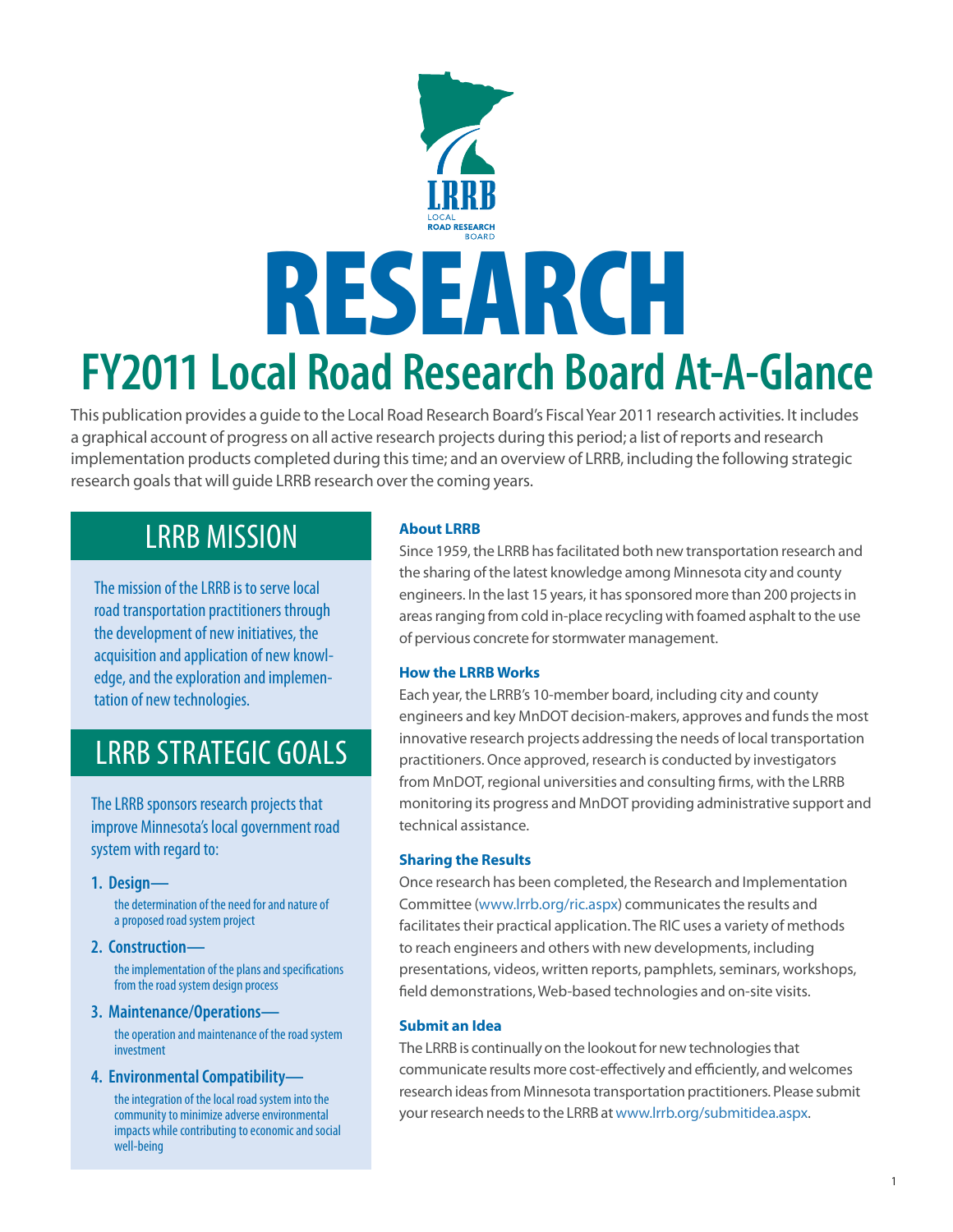For more information about the projects listed in this publication, search for reports and Technical Summaries, and initiate queries, visit www.lrrb.org. The website lists LRRB members, provides news and events information, explains more about the LRRB's mission and plans, and provides links to a variety of Web-based tools to help in areas such as pavement design, management and rehabilitation; geosynthetics design; crash data analysis; connecting with local and national resources; and more.

# LRRB BOARD MEMBERS

## 2012

Rick West (Chair), Otter Tail County Julie Skallman, State Aid Division Thomas Ravn, MnDOT Construction & Innovative Contracting Division Linda Taylor, MnDOT Research Services Bruce Hasbargen, Beltrami County Lyndon Robjent, Carver County Tim Stahl, Jackson County Steve Koehler, City of New Ulm John Powell, City of Savage Laurie McGinnis, University of Minnesota CTS

## 2011

Rick West (Chair), Otter Tail County Julie Skallman, State Aid Division Thomas Ravn, MnDOT Construction & Innovative Contracting Division Linda Taylor, MnDOT Research Services Mitch Anderson, Stearns County Bruce Hasbargen, Beltrami County Sue Miller, Freeborn County Deb Bloom, City of Roseville Steve Koehler, City of New Ulm Laurie McGinnis, University of Minnesota CTS

# RESEARCH IMPLEMENTATION COMMITTEE (RIC) MEMBERS

#### 2012

Rich Sanders, (Chair), Polk County Jeff Hulsether, City of Brainerd Klayton Eckles, City of Woodbury Mitch Rasmussen, Scott County Dave Robley, Douglas County Tim Stahl, Jackson County Walter Leu, MnDOT Rick Kjonaas, MnDOT Maureen Jensen, MnDOT Nicole Peterson, MnDOT Farideh Amiri, MnDOT Jim Grothaus, University of Minnesota

#### 2011

Rich Sanders, (Chair), Polk County Tom Colbert, City of Eagan Jeff Hulsether, City of Brainerd Mitch Rasmussen, Scott County Tim Stahl, Jackson County Susan Miller, Freeborn County Walter Leu, MnDOT Rick Kjonaas, MnDOT Maureen Jensen, MnDOT Ben Worel, MnDOT Farideh Amiri, MnDOT Jim Grothaus, University of Minnesota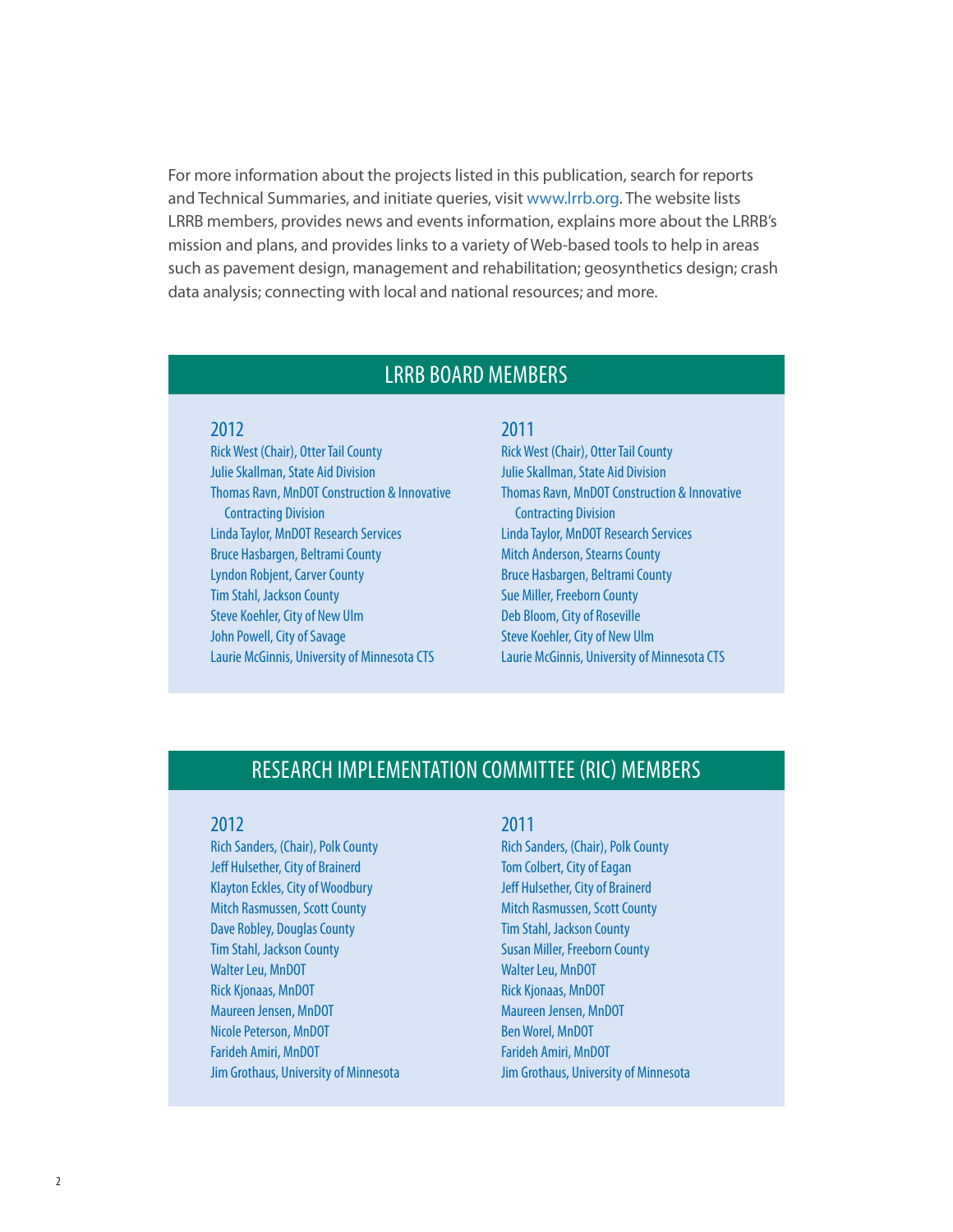# **LRRB Completed Reports and Implementation Products in FY2011**

# **FUNDING SOURCE KEY**

**LRRB Local Road Research Board SRP State Research Program** 

**SP&R State Planning & Research (FHWA)**

| <b>LRRB</b><br><b>Identifier</b> | <b>Report Title</b>                                                                                                                                                            | <b>Report</b><br><b>Number</b> | <b>Contractor</b>                                                                                                      | <b>Investigator</b>                                      | <b>Technical</b><br><b>Liaison</b>                              | <b>Administrative</b><br><b>Liaison</b> | <b>Start Date</b> | <b>End Date</b> | <b>Funding</b><br><b>Source</b>                    | <b>Project</b><br>Cost |
|----------------------------------|--------------------------------------------------------------------------------------------------------------------------------------------------------------------------------|--------------------------------|------------------------------------------------------------------------------------------------------------------------|----------------------------------------------------------|-----------------------------------------------------------------|-----------------------------------------|-------------------|-----------------|----------------------------------------------------|------------------------|
| <b>INV 645</b>                   | RIC: Minnesota Sign Retroreflectivity<br><b>Toolkit</b>                                                                                                                        | 2010RIC02                      | <b>SRF Consulting</b><br>Group, Inc.                                                                                   | Mike Marti,<br><b>Renae Kuehl</b>                        | Michael<br>Sheehan                                              | <b>Clark Moe</b>                        | 2/19/09           | 12/31/11        | <b>LRRB</b>                                        | \$25,992               |
| <b>INV 645</b>                   | <b>RIC: Best Practices Guide for Removing</b><br><b>Traffic Signs</b>                                                                                                          | 2010RIC10                      | <b>CH2M Hill</b>                                                                                                       | <b>Howard Preston</b>                                    | <b>Mark Vizecky</b>                                             | <b>Clark Moe</b>                        | 1/13/10           | 1/31/11         | <b>LRRB</b>                                        | \$70,327               |
| <b>INV 645</b>                   | <b>RIC: Decision Tree for Stormwater</b><br><b>BMPs</b>                                                                                                                        | 2011RIC01                      | <b>SRF Consulting</b><br>Group, Inc.                                                                                   | <b>Mike Marti</b>                                        | Michael<br>Sheehan                                              | <b>Bruce Holdhusen</b>                  | 2/19/09           | 12/31/11        | <b>LRRB</b>                                        | \$51,748               |
| <b>INV 645</b>                   | RIC: DVD: Pavement Management<br>Systems: Better Data, Better<br><b>Decisions, Better Roads</b>                                                                                | TE220.<br>P385<br>2011         | <b>SRF Consulting</b><br>Group, Inc./<br>Greer &<br>Associates/<br>Minnesota<br><b>State</b><br>University,<br>Mankato | Mike Marti,<br><b>Richard Kronick,</b><br>W. James Wilde | Gary<br><b>Danielson</b>                                        | <b>Farideh Amiri</b>                    | 2/19/2009         | 12/31/2011      | <b>LRRB</b>                                        | \$80,752               |
| <b>INV 768</b>                   | Monitoring Geosynthetics in Local<br>Roadways (LRRB 768) 10-Year<br><b>Performance Summary</b>                                                                                 | 2011-20                        | MnDOT Office<br>of Materials                                                                                           | <b>Timothy Clyne</b>                                     | <b>Luane Tasa</b>                                               | <b>Daniel Warzala</b>                   | 10/1/00           | 9/1/11          | <b>LRRB</b>                                        | \$25,000               |
| <b>INV 843-1</b>                 | Predicting the Occurrence of Bumps<br>in Overlays                                                                                                                              | 2010-31                        | <b>Minnesota</b><br><b>State</b><br>University,<br>Mankato                                                             | W. James Wilde                                           | John<br><b>Brunkhorst</b>                                       | Daniel Warzala                          | 8/8/06            | 9/30/10         | <b>LRRB</b>                                        | \$31,040               |
| <b>INV 851</b>                   | <b>Allowable Axle Loads on Pavements</b>                                                                                                                                       | 2011-02                        | University of<br>Minnesota                                                                                             | Lev Khazanovich                                          | <b>Gerard Geib</b>                                              | <b>Clark Moe</b>                        | 11/14/06          | 1/31/11         | LRRB, SRP                                          | \$126,042              |
| <b>INV 855</b>                   | A Property-Based Specification<br>for Coarse Aggregate in Pavement<br><b>Applications</b>                                                                                      | 2010-35                        | North Dakota<br><b>State University</b>                                                                                | Magdy<br>Abdelrahman                                     | John<br>Grindeland                                              | <b>Daniel Warzala</b>                   | 11/6/06           | 10/31/10        | <b>LRRB</b>                                        | \$92,624               |
| <b>INV 868</b>                   | TPF-5(134) MPR-6(029) MPR-6(021):<br>Influence of Pavement on Traffic<br>Noise-Statistical Pass-By<br><b>Measurements of Traffic on Several</b><br><b>Interstate Pavements</b> | 2010-40                        | <b>HDR</b><br>Engineering                                                                                              | <b>Tim Casey</b>                                         | <b>Bernard</b><br><b>Izevbekhai</b>                             | <b>Nelson Cruz</b>                      | 6/16/09           | 9/30/10         | LRRB, SP&R,<br><b>Other State</b><br><b>Funds</b>  | \$62,118               |
| <b>INV 872</b>                   | TFP-5(148): Improving MnROAD Temp                                                                                                                                              | 2010-26                        | University of<br>Minnesota                                                                                             | <b>Randal Barnes</b>                                     | <b>Thomas</b><br><b>Burnham</b>                                 | <b>Shirlee Sherkow</b>                  | 4/7/08            | 7/31/10         | LRRB, SP&R,<br><b>SRP</b>                          | \$63,500               |
| <b>INV 872</b>                   | TPF-5(148): 2008 MnROAD Unbound<br><b>Quality Control Construction Report</b>                                                                                                  | 2010-32                        | <b>CNA Consulting</b><br>Engineers, Inc.                                                                               | D. Lee Petersen                                          | John<br><b>Siekmeier</b>                                        | <b>Bruce Holdhusen</b>                  | 3/30/09           | 8/31/10         | LRRB,<br>SP&R, SRP,<br>Partnership<br><b>Funds</b> | \$49,656               |
| <b>INV 875</b>                   | <b>Improved Automatic Sampling for</b><br><b>Suspended Solids</b>                                                                                                              | 2010-38                        | University of<br>Minnesota                                                                                             | John Gulliver                                            | Marilyn<br>Jordahl-<br>Larson                                   | <b>Shirlee Sherkow</b>                  | 12/4/07           | 2/28/11         | <b>LRRB</b>                                        | \$55,000               |
| <b>INV 877</b>                   | Advanced LED Warning Signs for Rural<br><b>Intersections Powered by Renewable</b><br>Energy                                                                                    | 2011-04                        | University of<br>Minnesota-<br>Duluth                                                                                  | <b>Taek Kwon</b>                                         | <b>Brian Boder</b>                                              | <b>Alan Rindels</b>                     | 2/15/08           | 2/28/11         | <b>LRRB</b>                                        | \$125,476              |
| <b>INV 880</b>                   | <b>Optimal Workforce Planning and Shift</b><br><b>Scheduling for Snow and Ice Removal</b>                                                                                      | 2011-03                        | <b>St. Louis County</b>                                                                                                | Diwakar Gupta                                            | Jim Foldesi                                                     | <b>Alan Randals</b>                     | 7/17/07           | 4/30/10         | <b>LRRB</b>                                        | \$45,000               |
| <b>INV 891</b>                   | Performance Assessment of Oversized<br><b>Culverts to Accommodate Fish</b><br>Passage                                                                                          | 2011-19                        | University of<br>Minnesota                                                                                             | John Nieber                                              | Petronella<br>DeWall,<br>Nicole<br>Danielson-<br><b>Bartelt</b> | <b>Nelson Cruz</b>                      | 8/7/09            | 8/31/11         | LRRB, SRP,<br><b>COPTRS</b>                        | \$78,917               |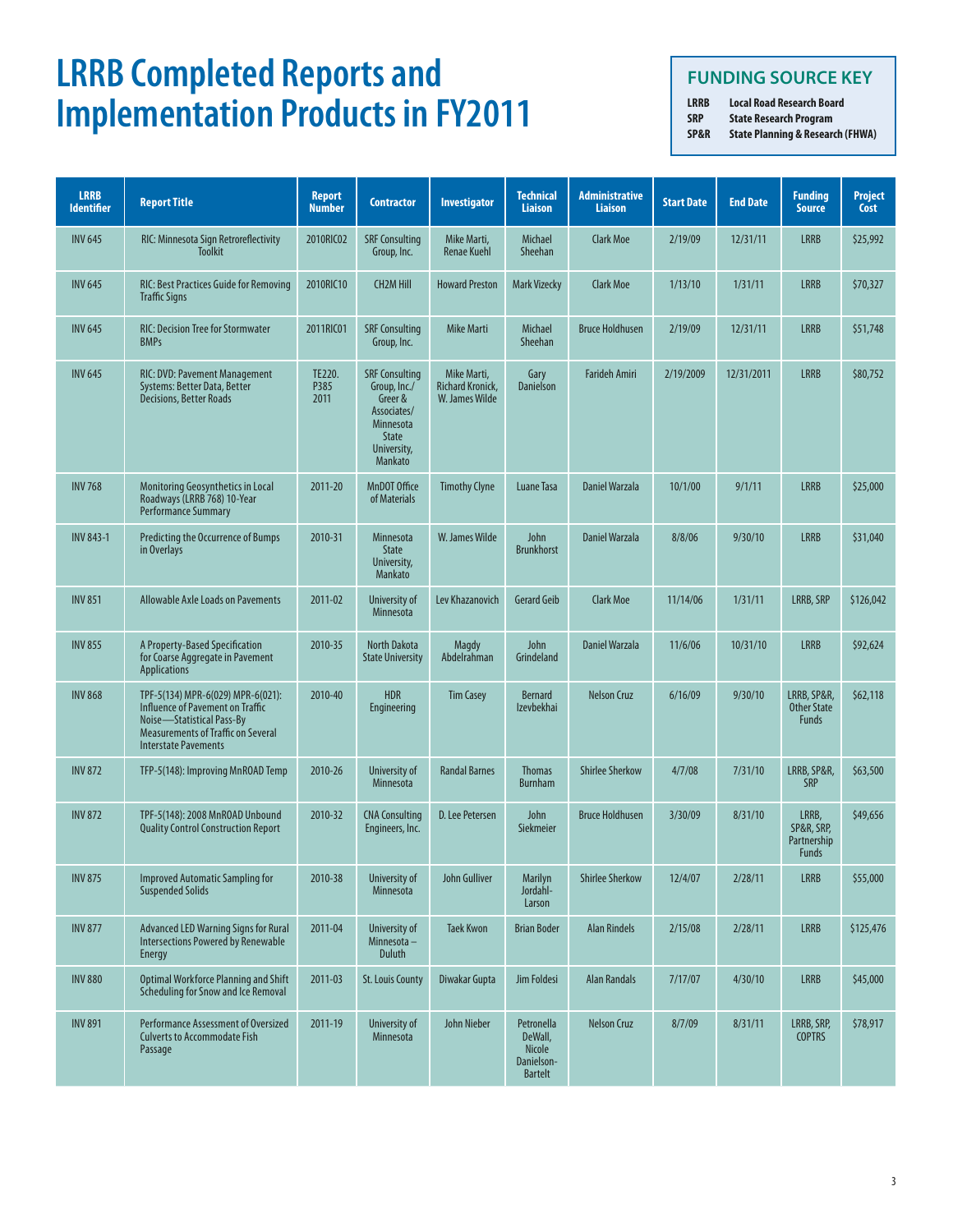|                                                                                                      | %Paid                       | 90%                                                   | 3%                                                | 30%                                     | 100%                                               | N/A                                      | 67%                                | 100%                                                   | 100%                                                                 |
|------------------------------------------------------------------------------------------------------|-----------------------------|-------------------------------------------------------|---------------------------------------------------|-----------------------------------------|----------------------------------------------------|------------------------------------------|------------------------------------|--------------------------------------------------------|----------------------------------------------------------------------|
|                                                                                                      | Amount<br>Paid              | \$449,234                                             | \$11,782                                          | \$52,936                                | \$27,608                                           | N/A                                      | \$30,647                           | \$50,933                                               | \$440,500                                                            |
| State Planning & Research (FHWA)<br>MnDOT State Research Program<br><b>Local Road Research Board</b> | <b>Total Cost</b>           | \$497,697                                             | \$465,497                                         | \$179,074                               | \$27,608                                           | $\stackrel{\triangle}{\geq}$             | \$45,976                           | \$50,933                                               | \$440,500                                                            |
| <b>FUNDING SOURCE KEY</b><br>LRRB<br><b>SP&amp;R</b>                                                 | Funding<br>Source           | LRRB                                                  | LRRB                                              | LRRB,<br>Partnership<br>Funds           | LRRB                                               | LRRB                                     | LRRB                               | LRRB                                                   | LRRB, Other<br>Federal Funds                                         |
|                                                                                                      | <b>End Date</b>             | 12/31/11                                              | 7/31/14                                           | 7/30/12                                 | 12/31/11                                           | 12/31/11                                 | 12/31/11                           | 12/31/11                                               | 10/31/11                                                             |
|                                                                                                      | <b>Start Date</b>           | 4/17/09                                               | 6/20/11                                           | 8/5/09                                  | 2/19/09                                            | 2/19/09                                  | 2/19/09                            | 2/19/09                                                | 8/30/10                                                              |
|                                                                                                      | Administrative<br>Liaison   | Farideh Amiri                                         | Farideh Amiri                                     | Farideh Amiri                           | <b>Bruce Holdhusen</b>                             | Clark Moe                                | Clark Moe                          | Farideh Amiri                                          | Farideh Amiri                                                        |
| SEARCH                                                                                               | <b>Technical</b><br>Liaison | <b>Rich Sanders</b>                                   | <b>Rich Sanders</b>                               | None                                    | Tom Behn                                           | <b>Rick Kjonaas</b>                      | Tom Colbert                        | <b>Rich Sanders</b>                                    | Julie Skallman                                                       |
| Research Projects in FY2011<br><b>ROAD RESEARCH</b><br>BOARD<br>LOCAL                                | <b>Investigator</b>         | Michael Marti                                         | Michael Marti                                     | Steve Howe                              | Mike Marti                                         | Mike Marti                               | Mike Marti                         | Mike Marti                                             | Jim Grothaus                                                         |
| aa<br>az                                                                                             | Contractor                  | Consulting Group,<br>ن<br>ڪ<br>SF                     | F Consulting Group,<br>Inc.<br>SRF                | <b>HNTB</b> Corporation                 | SRF Consulting Group,<br>Inc.                      | Consulting Group,<br>ن<br><u>ا</u><br>SF | F Consulting Group,<br>Inc.<br>SRF | F Consulting Group,<br>Inc.<br>SF                      | University of<br>Minnesota                                           |
| <b>LR</b><br>Active                                                                                  | Contract#                   | 93463                                                 | 98383                                             | 93103W016                               | 93463 Task 5                                       | 93463 Task 6                             | 93463 Task 7                       | 93463 Task 8                                           | 89261 W0225                                                          |
|                                                                                                      | Title                       | RIC Implementation of Research Findings (FY2009-2011) | RIC Implementation of Research Findings 2012-2014 | RIC: Best Value Procurement Development | RIC: Best Practices for Recreation Trails Workshop | RIC: LRRB Product Evaluation/Roadmapping | RIC: LRRB Outreach and Marketing   | RIC: Winter Maintenance Equipment Calibration Workshop | LTAP 0001(210): Local Technical Assistance Program (LTAP),<br>FY2011 |
|                                                                                                      | Identifier<br>LRRB          | INV 645                                               | INV 645                                           | INV <sub>645</sub>                      | INV 645                                            | INV 645                                  | INV 645                            | INV 645                                                | INV 668                                                              |

4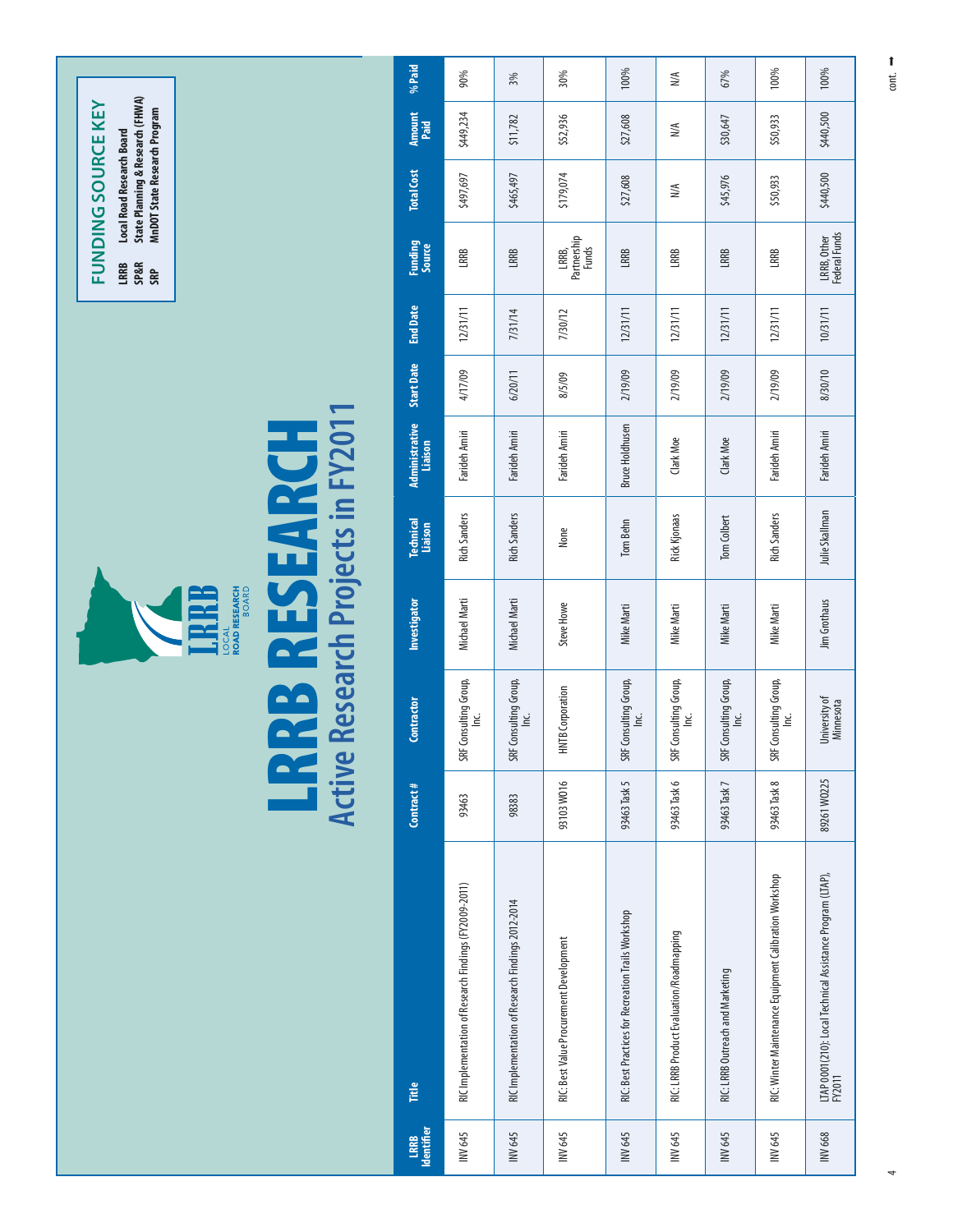| Identifier<br>LRRB  | Title                                                                                                            | Contract#   | Contractor                          | Investigator     | <b>Technical</b><br>Liaison     | Administrative<br>Liaison | <b>Start Date</b> | <b>End Date</b> | <b>Funding</b><br>Source                    | <b>Total Cost</b> | Amount<br>Paid | % Paid |
|---------------------|------------------------------------------------------------------------------------------------------------------|-------------|-------------------------------------|------------------|---------------------------------|---------------------------|-------------------|-----------------|---------------------------------------------|-------------------|----------------|--------|
| INV 675             | FY2011 Research Services Positions                                                                               | INV 675     | None                                | None             | None                            | None                      | 7/1/10            | 6/30/11         | LRRB                                        | \$160,000         | \$160,000      | 100%   |
| INV 676             | FY2011 Support of Mn/ROAD Low Volume Road                                                                        | LAB676-11   | ৳<br>MnDOT Office<br>Materials      | Maureen Jensen   | None                            | None                      | 7/1/10            | 6/30/11         | LRRB                                        | \$570,000         | \$285,000      | 50%    |
| INV 745             | FY2011 Library Services                                                                                          | INV 745     | None                                | Sheila Hatchell  | None                            | None                      | 7/1/10            | 6/30/11         | LRRB                                        | \$70,000          | \$70,000       | 100%   |
| INV 825,<br>INV 899 | Performance Monitoring of Olmsted CR 117/104 and Aggregate<br>Base Material Update                               | LAB899      | ৳<br>MnDOT Office<br>Materials      | Matthew Lebens   | None                            | <b>Alan Rindels</b>       | 6/8/10            | 2/28/15         | LRRB                                        | \$36,000          | వి             | $\%$   |
| INV840-1            | Performance of PG 52-34 Oil on Local Roads                                                                       | LAB840      | MnDOT Office of<br><b>Materials</b> | Shongtao Dai     | <b>Brian Noetzelman</b>         | Daniel Warzala            | 6/22/06           | 12/31/11        | LRRB                                        | \$56,200          | \$45,600       | 81%    |
| INV 843-2           | Predicting the Occurrence of Bumps in Overlays                                                                   | INV 843-2   | MnDOT Office of<br>Materials        | Eddie Johnson    | None                            | Daniel Warzala            | 7/13/06           | 9/30/10         | LRRB                                        | \$33,500          | \$25,401       | 76%    |
| INV854              | TPF-5(148): Vibrating Wire and Horizontal Clip Data Analysis                                                     | 89261 W0101 | Jniversity of<br>Minnesota          | Ahmed Tewfik     | Thomas Burnham                  | <b>Bruce Holdhusen</b>    | 6/10/08           | 12/31/11        | Partnership<br>Funds<br>SP&R, SRP,<br>LRRB, | \$70,000          | \$63,000       | 90%    |
| INV 854             | TPF-5(148): Effects of Implements of Husbandry on Pavement<br>Performance                                        | 89261W079   | University of<br>Minnesota          | Lev Khazanovich  | Shongtao Dai                    | <b>Bruce Holdhusen</b>    | 10/12/07          | 11/30/11        | LRRB,<br>SP&R, SRP,<br>Partnership<br>Funds | \$275,239         | \$113,124      | 41%    |
| INV 863             | TPF-S(153): Optimal Timing of Preventive Maintenance for<br>Addressing Environmental Aging in HMA Pavements      | 95099       | Asphalt Institute                   | Mike Anderson    | Thomas Wood                     | <b>Bruce Holdhusen</b>    | 3/30/10           | 11/30/13        | LRRB, SP&R,<br>Other Federal<br>Funds       | \$286,185         | \$27,633       | 10%    |
| INV 864             | MPR-6(022): Recycled Asphalt Pavements                                                                           | LAB864      | MnDOT Office of<br>Materials        | Eddie Johnson    | Gregory Johnson                 | <b>Bruce Holdhusen</b>    | 1/4/08            | 12/31/12        | SP&R, LRRB,<br>Other State<br>Funds         | \$275,000         | \$25,000       | 9%     |
| INV865              | TPF-5(132): Low Temperature Cracking in Asphalt Phase II                                                         | 89261 W0103 | University of<br><b>Minnesota</b>   | Mihai Marasteanu | Timothy Clyne                   | <b>Bruce Holdhusen</b>    | 6/17/08           | 1/31/12         | LRRB, SP&R,<br>SRP                          | \$475,000         | \$133,570      | 28%    |
| INV 867             | TPF-S(149): Composite Pavements Design and Construction<br>Guidelines for Thermally Insulated Concrete Pavements | 89261W090   | University of<br>Minnesota          | Lev Khazanovich  | Timothy Clyne                   | Nelson Cruz               | 1/30/08           | 7/31/12         | SP&R, LRRB                                  | \$438,980         | \$219,490      | 50%    |
| INV 868             | MPR-6(029): HMA Surface Characteristics                                                                          | LAB868      | MnDOT Office of<br><b>Materials</b> | Timothy Clyne    | Gregory Johnson                 | <b>Bruce Holdhusen</b>    | 9/18/07           | 6/30/13         | SP&R, LRRB,<br>Other State<br>Funds         | \$326,632         | \$84,625       | 26%    |
| INV 869             | TERRA Board Support (FY2011)                                                                                     | 89261 W0220 | University of<br>Minnesota          | Laurie McGinnis  | Julie Skallman,<br>Mark Maloney | Benjamin Worel            | 7/20/10           | 11/30/11        | LRRB                                        | \$35,000          | \$26,400       | 75%    |

 $cont.$   $ightharpoonup$ t 1100<br>Co

 $\overline{5}$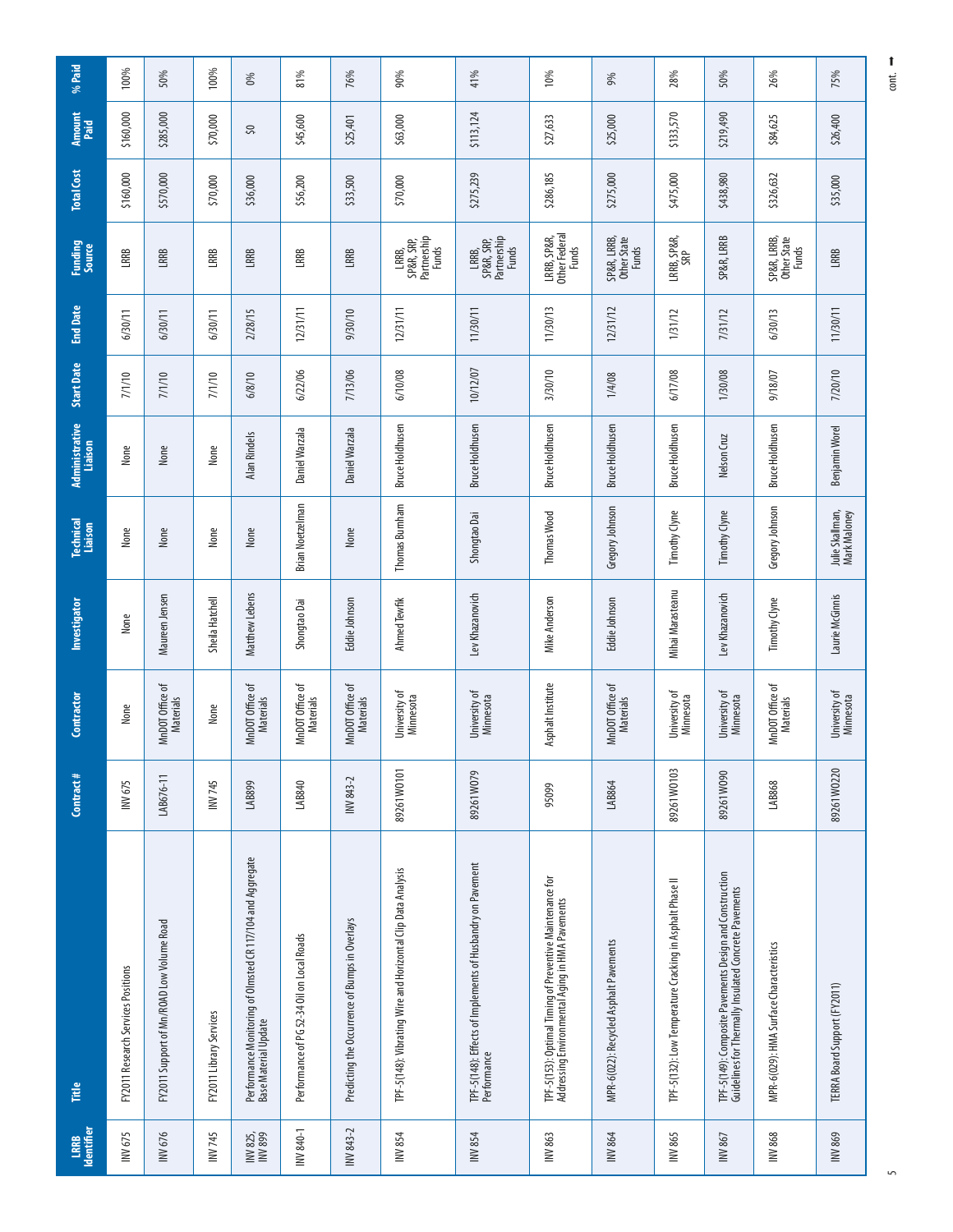| <b>Identifier</b><br>LRRB | Title                                                                                                           | Contract #             | Contractor                                                              | Investigator                   | <b>Technical</b><br>Liaison | Administrative<br>Liaison | <b>Start Date</b>      | <b>End Date</b>          | Funding<br>Source                   | <b>Total Cost</b> | Amount<br>Paid | % Paid |
|---------------------------|-----------------------------------------------------------------------------------------------------------------|------------------------|-------------------------------------------------------------------------|--------------------------------|-----------------------------|---------------------------|------------------------|--------------------------|-------------------------------------|-------------------|----------------|--------|
| INV 878                   | Porous Asphalt Pavement Performance in Cold Regions                                                             | LAB878                 | MnDOT Office of<br>Materials                                            | Matthew Lebens                 | Larry Matsumoto             | <b>Bruce Holdhusen</b>    | 7/26/07                | 4/30/12                  | LRRB, SP&R,<br>Other State<br>Funds | \$71,000          | \$22,400       | 32%    |
| INV879                    | MPR-6(027): Drainable Pavements at MnROAD Pervious Concrete<br>and Porous Concrete Overlay Cells 39, 85, and 89 | LAB879                 | MnDOT Office of<br>Materials                                            | Bernard Izevbekhai             | Mark Maloney                | <b>Bruce Holdhusen</b>    | 7/30/07                | 9/30/11                  | LRRB, SP&R,<br>Other State<br>Funds | \$46,000          | \$39,000       | 85%    |
| <b>INV885</b>             | -Phase II<br>Research Test Section Tracking-                                                                    | <b>INV885</b>          | MnDOT Office of<br>Materials                                            | Melissa Cole                   | Luane Tasa                  | Farideh Amiri             | 12/21/09               | 12/21/14                 | LRRB                                | \$55,000          | \$5,000        | 9%     |
| <b>INV 886</b>            | Cost-Effective Pavement Preservation Solutions for the Real World                                               | 94079,<br>LRB886       | Office of Materials<br>Mankato, MnDOT<br>State University,<br>Minnesota | W. James Wilde,<br>Thomas Wood | Gregory Coughlin            | Nelson Cruz               | 9/8/09                 | 2/29/12                  | LRRB, SRP                           | \$109,984         | \$3,411        | 3%     |
| <b>INV887</b>             | Structural Evaluation of Asphalt Pavements with Full-Depth<br>Reclaimed Base                                    | 89261 WO156,<br>LAB887 | Minnesota, MnDOT<br>Office of Materials<br>University of                | Joseph Labuz,<br>Shongtao Dai  | Merle Earley                | Daniel Warzala            | 6/4/2009,<br>10/5/2009 | 11/30/2012,<br>3/31/2013 | LRRB, Other<br>State Funds          | \$79,808          | \$9,960        | 12%    |
| INV889                    | Performance of Recycled Asphalt and High RAP Asphalt Mix                                                        | 89261 W0254            | Jniversity of<br>Minnesota                                              | Mihai Marasteanu               | Gregory Coughlin            | Daniel Warzala            | 2/8/11                 | 3/31/12                  | LRRB                                | \$30,000          | $\Im$          | 0%     |
| INV889                    | Performance of Recycled Asphalt and High RAP Asphalt Mix                                                        | LAB889                 | MnDOT Office of<br><b>Materials</b>                                     | Eddie Johnson                  | Gregory Coughlin            | Daniel Warzala            | 2/22/10                | 2/28/13                  | LRRB                                | \$30,000          | 3              | $6\%$  |
| INV890                    | Speed Impacts of Occasional Hazard Residential Street Warning<br>Signs                                          | 89261 W0139            | University of<br><b>Minnesota</b>                                       | John Hourdos                   | Amy Marohn                  | Shirlee Sherkow           | 6/30/09                | 2/28/12                  | LRRB                                | \$79,647          | \$58,939       | 74%    |
| INV 892                   | Develop Outreach Program for a Thoughtful Street Tree Master Plan                                               | 89261 W0187            | Jniversity of<br>Minnesota                                              | Gary Johnson                   | Daniel Gullickson           | Sandra McCully            | 4/8/10                 | 9/30/11                  | LRRB                                | \$20,000          | \$19,000       | 95%    |
| <b>INV 894</b>            | Assessing and Improving Pollution Prevention by Swales                                                          | 89261 WO207            | Jniversity of<br>Minnesota                                              | John Gulliver                  | Barbara Loida               | <b>Bruce Holdhusen</b>    | 7/30/10                | 9/30/13                  | LRRB, SRP                           | \$314,000         | \$46,000       | 15%    |
| INV895                    | Traffic Generating Developments and Roadway Life Consumption                                                    | 95937                  | Minnesota State<br>University, Mankato                                  | W. James Wilde                 | Gary Danielson              | Farideh Amiri             | 1/22/10                | 5/31/12                  | LRRB                                | \$37,038          | \$22,772       | 61%    |
| INV 896                   | Quantifying Moisture Effects in DCP and LWD Tests Using<br>Unsaturated Mechanics                                | 89261 WO190            | Jniversity of<br><b>Minnesota</b>                                       | Kimberly Hill                  | John Siekmeier              | Nelson Cruz               | 9/24/10                | 11/30/12                 | LRRB                                | \$109,900         | \$28,574       | 26%    |
| INV 897                   | Developing Salt-Tolerant Sod Mixtures for Use as Roadside Turf in<br>Minnesota                                  | 89261 W0211            | Jniversity of<br>Minnesota                                              | Eric Watkins                   | Popenhagen<br>Adam          | Daniel Warzala            | 6/8/10                 | 8/31/14                  | LRRB                                | \$176,516         | \$44,128       | 25%    |
| INV 898                   | Estimating the Crash Reduction and Vehicle Dynamic Effects of<br>Flashing LED Stop Signs                        | 89261 W0195            | University of<br>Minnesota                                              | Gary Davis                     | <b>Bradley Estochen</b>     | Shirlee Sherkow           | 6/28/10                | 12/31/11                 | LRRB, ITS<br>Institute              | \$74,667          | \$37,333       | 50%    |

 $ext{ }$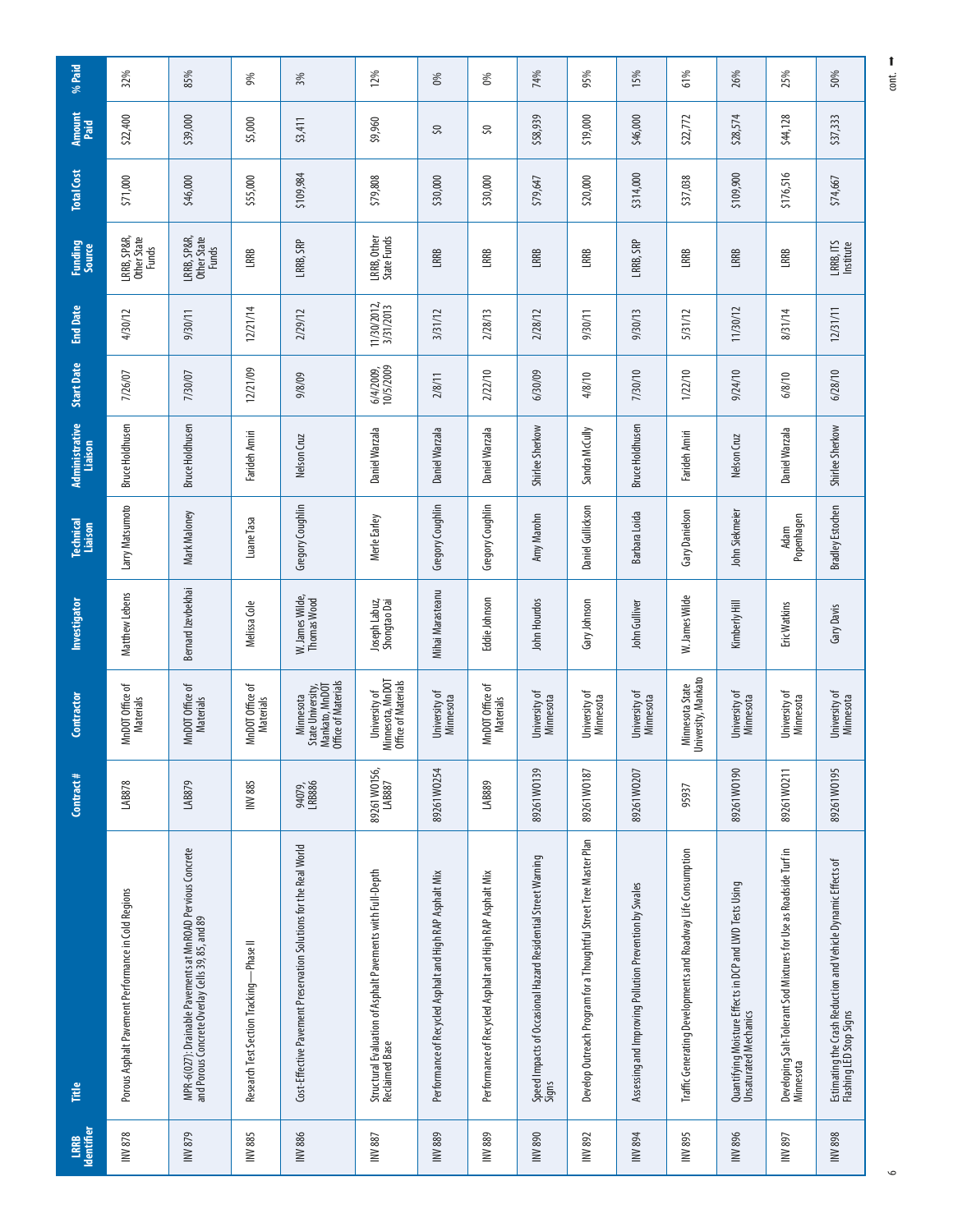| Identifier<br>LRRB | Fitte                                                                                                                                       | Contract#   | Contractor                               | Investigator    | <b>Technical</b><br>Liaison | Administrative<br>Liaison | Start Date | <b>End Date</b> | Funding<br>Source | <b>Total Cost</b> | Amount<br>Paid | % Paid |
|--------------------|---------------------------------------------------------------------------------------------------------------------------------------------|-------------|------------------------------------------|-----------------|-----------------------------|---------------------------|------------|-----------------|-------------------|-------------------|----------------|--------|
| <b>INV 900</b>     | Hennepin/Minneapolis LED Light Study                                                                                                        | 96737       | None                                     | Robb Luckow     | lulie Skallman              | Shirlee Sherkow           | 6/25/10    | 9/30/12         | LRRB              | \$50,000          | \$46,000       | 92%    |
| <b>INV 901</b>     | Concrete Delivery Time Study                                                                                                                | 96033       | Engineering<br>Testing, Inc.<br>American | Dan Vruno       | Maria Masten                | Shirlee Sherkow           | 3/29/10    | 1/31/12         | LRRB              | \$99,998          | \$88,492       | 88%    |
| INV 902            | Material Control Testing Rates for Low Volume Roads                                                                                         | 96885       | Jniversity, Mankato<br>Minnesota State   | Brian Wasserman | Julie Skallman              | Farideh Amiri             | 6/1/10     | 8/31/11         | LRRB              | \$25,000          | \$10,000       | 40%    |
| INV 903            | RIC: Best Practices for Sign Reduction on the Local System                                                                                  | 98039       | CH2M Hill                                | Howard Preston  | Mark Vizecky                | Farideh Amiri             | 6/6/11     | 9/30/11         | LRRB              | \$47,969          | \$1,480        | 3%     |
| <b>NV 904</b>      | Stripping of Hot Mixed Asphalt Pavements under Chip Seals                                                                                   | LAB904      | MnDOT Office of<br>Materials             | Thomas Wood     | Thomas Tesch                | Daniel Warzala            | 7/19/10    | 9/30/12         | LRRB              | \$40,000          | \$22,000       | 55%    |
| <b>INV 906</b>     | LTAP Gravel Road Maintenance Independent Online Distance<br>Training (ODL)                                                                  | 89261 W0230 | Jniversity of<br>Minnesota               | Jim Grothaus    | <b>Richard West</b>         | Daniel Warzala            | 11/3/10    | 12/31/11        | LRRB              | \$40,000          | SQ             | $0\%$  |
| <b>INV907</b>      | Impact of Garbage Haulers on Pavement Performance                                                                                           | 98108       | University, Mankato<br>Minnesota State   | W. James Wilde  | Deb Bloom                   | Daniel Warzala            | 2/22/11    | 8/31/12         | LRRB              | \$54,000          | \$2,000        | 4%     |
| INV 913            | LRRB Workshop:  Shaping Research on Systems Planning for Local<br>Roads                                                                     | 89261 W0258 | Jniversity of<br>Minnesota               | Linda Preisen   | Susan Miller                | Farideh Amiri             | 2/4/11     | 11/30/11        | LRRB              | \$22,093          | \$11,047       | 50%    |
| <b>NV914</b>       | Research Using Waste Shingles for Stabilization or Dust Control for<br>Gravel Roads and Shoulders                                           | LAB914      | MnDOT Office of<br>Materials             | Thomas Wood     | Tim Stahl                   | Daniel Warzala            | 5/11/11    | 5/11/12         | LRRB, SRP         | \$77,000          | S              | 0%     |
| <b>INV915</b>      | Implications of Modifying State Aid Standards; Urban, New or<br>Reconstruction (Mn Rules 8820.9936) to Accommodate Various<br>Roadway Users | 89264W07    | Jniversity of<br>Wisconsin -<br>Madison  | David Noyce     | Paul Stine                  | <b>Bruce Holdhusen</b>    | 6/28/11    | 11/30/12        | LRRB              | \$117,700         | S,             | 0%     |
| <b>II6 AM</b>      | Two-Lane Roundabout Field Research Regarding Signing and<br>Striping                                                                        | 89261 W0271 | University of<br>Minnesota               | John Hourdos    | Kristin Asher               | Shirlee Sherkow           | 6/30/11    | 10/31/13        | LRRB              | \$105,000         | S,             | 0%     |
| <b>B66 AMI</b>     | Operational Research Program for Local Transportation Groups,<br>FY2010                                                                     | 89261 W0162 | University of<br><b>Minnesota</b>        | Jim Grothaus    | Mark Maloney                | Clark Moe                 | 6/19/09    | 11/30/10        | LRRB              | \$88,000          | \$88,000       | 100%   |
| <b>B66 AMI</b>     | FY2011 Operational Research Program for Local Transportation<br>Groups (OPERA)                                                              | 89261 WO210 | University of<br>Minnesota               | Jim Grothaus    | Mark Maloney                | Farideh Amiri             | 9/9/10     | 9/30/11         | LRRB              | \$90,000          | \$90,000       | 100%   |
| <b>INV 999</b>     | RSS Report Publication Services, 2010                                                                                                       | 89261 WO168 | University of<br>Minnesota               | Gina Baas       | Jake Akervik                | Sandra McCully            | 7/17/09    | 7/31/10         | LRRB, COPTRS      | \$49,597          | \$49,597       | 100%   |